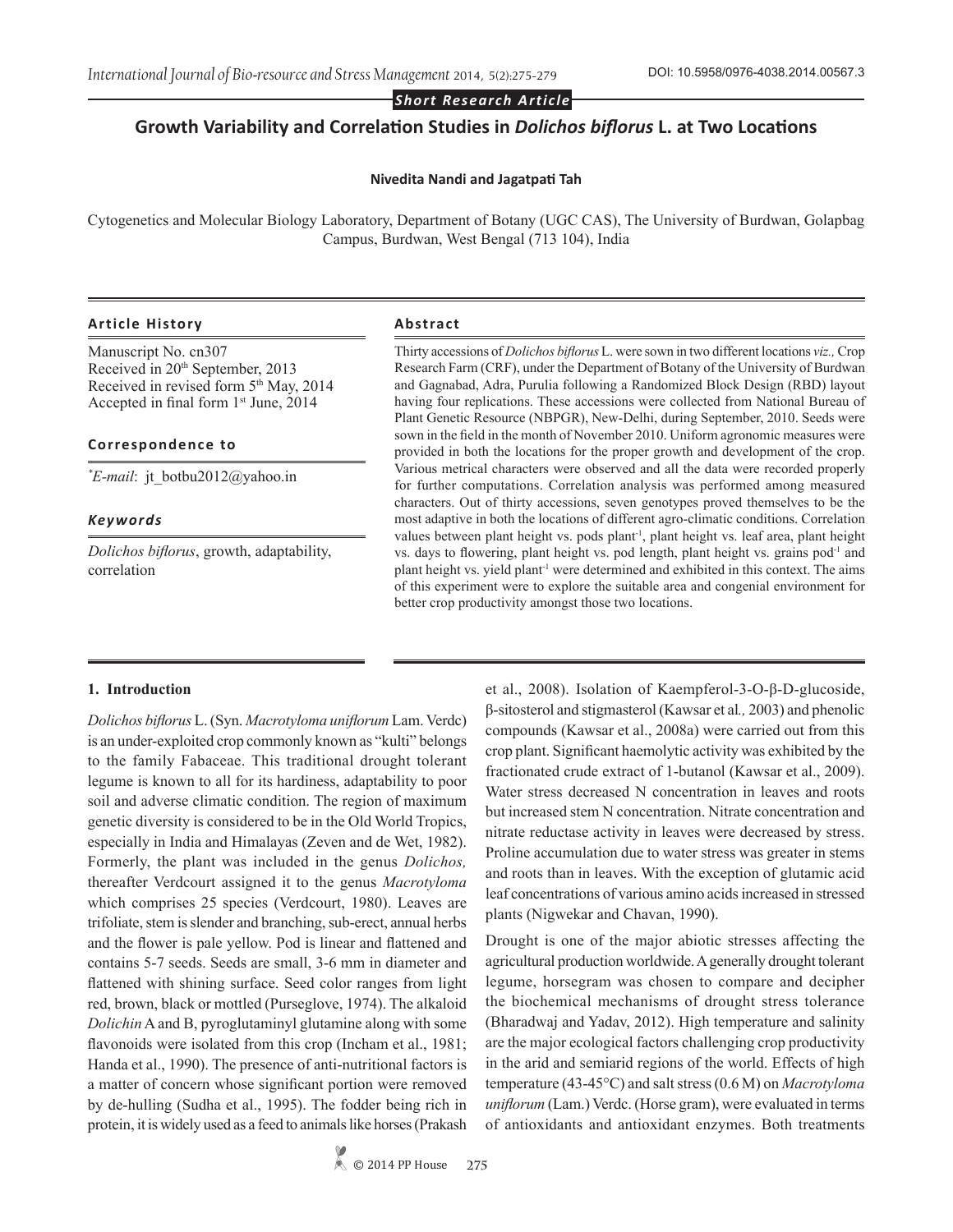caused typical stress responses in this tropical Leguminosae (Naji and Devaraj, 2011). Environmental stress, particularly heat shock, has been shown to alter gene expression in a variety of plants (Sachs and HO, 1986).

## **2. Materials and Methods**

In this study thirty accessions of *Macrotyloma uniflorum* were considered. The seeds were obtained from the National Bureau of Plant Genetic Resources (NBPGR), New Delhi. These were sown in two different locations viz., Crop Research Farm (CRF), under the Department of Botany of The University of Burdwan (Location-2) and Gagnabad, Adra, District: Purulia (Location-1) following a Randomized Block Design (RBD) layout with four replications of each accession. Traditional organic compost and vermicompost in equal ratio (1:1) at the rate of 400 kg ha-1 was applied directly in the field before seed sowing. In addition to that 30 kg potash and 30 kg phosphate hectare<sup>-1</sup> were applied along with the organic manure but no chemical nitrogen fertilizer was applied. The agronomic practices and the control of pests and diseases were given due attention for raising healthy crop. Plant height was measured once only which was used in all case for calculation of other correlation values. Other metrical characters viz. pods plant<sup>-1</sup>, laef area (cm), days to flowering, pod length (cm), grains pod<sup>-1</sup>, yield plant -1 were observed and all possible data were recorded properly for further calculations. All these data were tabulated for calculating correlation following Singh and Chaudhary, 1985. The correlation tables with bi-variate data have been cited in the results (Table 1 to 6). Indeed, the soil environment of Purulia district is no doubt draught prone condition and soil is rich of rock phosphate. Plant growth is basically more or less shunted than the plant grown in the field of CRF, Burdwan University. Those above metrical characters were exhibited for drawing a comparision of those two locations which are as follows in the next chapter.

## **3. Results and Discussion**

The crop grown in Purulia prevailing water stress environment and the selected correlation values between plant height vs. leaf area and plant height vs. pod length were found to be positively correlated. In case of the crop grown in Burdwan the correlation value between plant height vs. pods plant-1, plant height vs. pod length, plant height vs. grains pod<sup>-1</sup> and plant height vs. yield plant<sup>-1</sup> were found to be positively correlated. The crop grown in Burdwan exhibited good crop health and greater positive correlation values than that of the crop grown in Purulia. It is clearly evident that the maximum positive correlation value indicates the genotypic efficiency and potentiality over the locations.

Each and every metrical character in both the locations

exhibited bi-variate data Table (Table 1 to 12) and the r value in each character of individual location was highlighted under each Table. A combined Table for all r-values has been cited (Table 13) for accumulating all the r values in a single Table to look into these at a glance.

It is most interesting that no pathogenic and insect attack were noticed during the growth phase of the crop in the field. This might be due to the effect of organic farming applied to the crop.

This finding suggest that the possibility of the synthesis of chemical components like phosphorus and potassium are influenced. Though, no experiment was conducted for analyzing the quantity of phosphorus and potassium, but it is known to all that there are abundance of phosphate in the small hills in the district of Purulia. But, in the district of Burdwan, the experiment was conducted in the research field of the Crop Research Farm under the department of Botany which is no doubt a controlled farm condition. There is no question of any water stress factor whereas, in the district of Purulia is very much known for suffering from water stress i.e. darought

Table 1: Comparison between plant height (cm) and pods plant-1 (no.) at Location-I

| piant                               | $(110.7$ at LOCALION-1 |                     |         |          |          |
|-------------------------------------|------------------------|---------------------|---------|----------|----------|
| Accession                           | Plant                  | Pods                | $x^2$   | $v^2$    | xy       |
| no.                                 | height                 | plant <sup>-1</sup> |         |          |          |
|                                     | (x)                    | (y)                 |         |          |          |
| IC 24842                            | 13.30                  | 87.38               | 176.89  | 7635.26  | 1162.15  |
| IC 277677                           | 42.93                  | 78.80               | 1842.98 | 6209.44  | 3382.88  |
| IC 267941                           | 35.77                  | 71.30               | 1279.49 | 5083.69  | 2550.40  |
| IC 89032                            | 38.13                  | 102.93              | 1453.90 | 10594.58 | 3924.72  |
| IC 320970                           | 37.70                  | 95.03               | 1421.29 | 9030.70  | 3582.63  |
| IC 49552                            | 40.13                  | 88.08               | 1610.42 | 7758.09  | 3534.65  |
| IC 9623                             | 41.33                  | 64.40               | 1708.17 | 4147.36  | 2661.65  |
| Σ                                   | 249.29                 | 587.92              | 9493.14 | 50459.12 | 20799.08 |
| $r_{\rm v0}$ $\mu_{\rm 0}$ $-$ 0.17 |                        |                     |         |          |          |

r value  $=$ -0.17

| Table 2: Comparison between plant height (cm) and Leaf |  |  |  |
|--------------------------------------------------------|--|--|--|
| area (cm <sup>2</sup> ) at Location-I                  |  |  |  |

|           | $\alpha$ can a $\alpha$ because $\alpha$ |       |                |                |         |
|-----------|------------------------------------------|-------|----------------|----------------|---------|
| Accession | Plant                                    | Leaf  | $\mathbf{x}^2$ | $\mathbf{V}^2$ | xy      |
| no.       | height $(x)$                             | area  |                |                |         |
|           |                                          | (y)   |                |                |         |
| IC 24842  | 13.30                                    | 3.77  | 176.89         | 14.21          | 50.14   |
| IC 277677 | 42.93                                    | 5.29  | 1842.98        | 27.98          | 227.10  |
| IC 267941 | 35.77                                    | 4.91  | 1279.49        | 24.11          | 175.63  |
| IC 89032  | 38.13                                    | 4.46  | 1453.90        | 19.89          | 170.06  |
| IC 320970 | 37.70                                    | 4.56  | 1421.29        | 20.79          | 171.91  |
| IC 49552  | 40.13                                    | 4.08  | 1610.42        | 16.65          | 163.73  |
| IC 9623   | 41.33                                    | 4.38  | 1708.17        | 19.18          | 181.03  |
|           | 249.29                                   | 31.45 | 9493.14        | 142.81         | 1139.60 |
|           |                                          |       |                |                |         |

r value=0.64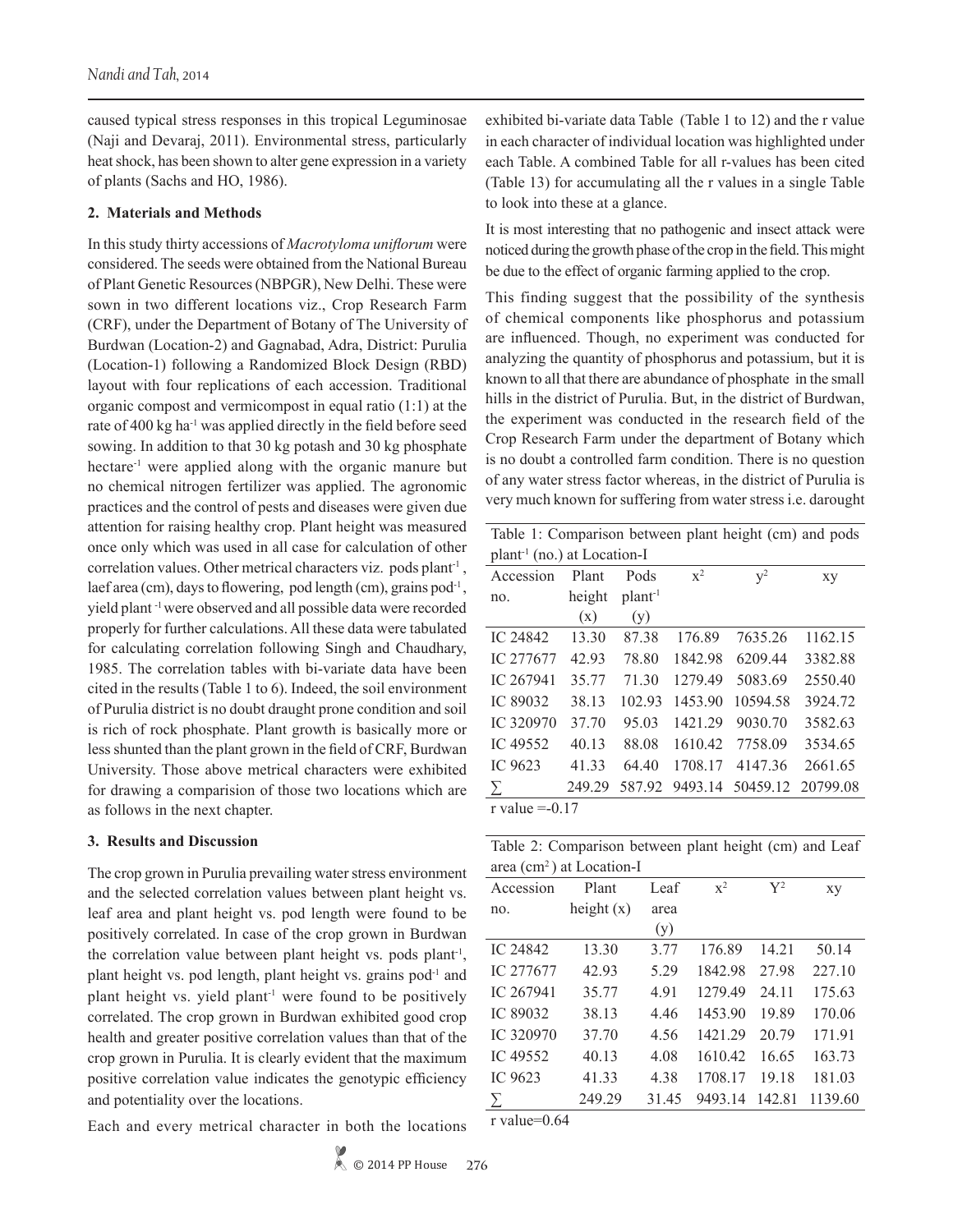*International Journal of Bio-resource and Stress Management* 2014, 5(2):275-279

Table 3: Comparison between plant height (cm) and days to flowering Accession no. Plant height (x) Days to flowering (y)  $x^2$   $y^2$  xy IC 24842 13.30 87.13 176.89 7591.64 1158.83 IC 277677 42.93 80.65 1842.98 6504.42 3462.30 IC 267941 35.77 87.48 1279.49 7652.75 3129.16 IC 89032 38.13 78.00 1453.90 6084.00 2974.14 IC 320970 37.70 87.03 1421.29 7574.22 3281.03 IC 49552 40.13 85.48 1610.42 7306.83 3430.31 IC 9623 41.33 86.20 1708.17 7430.44 3562.65 ∑ 249.29 591.97 9493.14 50144.30 20998.42 r value=0.37

Table 5: Comparison between plant height (cm) and Grains pod-1 (no.) at Location-I

| Accession                                           | Plant        | Grains        | $x^2$   | $v^2$  | xy      |
|-----------------------------------------------------|--------------|---------------|---------|--------|---------|
| no.                                                 | height $(x)$ | $pod^{-1}(y)$ |         |        |         |
| IC 24842                                            | 13.30        | 5.25          | 176.89  | 27.56  | 69.83   |
| IC 277677                                           | 42.93        | 3.63          | 1842.98 | 13.18  | 155.84  |
| IC 267941                                           | 35.77        | 4.00          | 1279.49 | 16.00  | 143.08  |
| IC 89032                                            | 38.13        | 4.63          | 1453.90 | 21.44  | 176.54  |
| IC 320970                                           | 37.70        | 3.88          | 1421.29 | 15.05  | 146.28  |
| IC 49552                                            | 40.13        | 3.63          | 1610.42 | 13.18  | 145.67  |
| IC 9623                                             | 41.33        | 4.13          | 1708.17 | 17.06  | 170.69  |
| $\sum$                                              | 249.29       | 29.15         | 9493.14 | 123.47 | 1007.93 |
| $r \cdot r \cdot 1 \cdot r \cdot 0 \cdot 0 \cdot 0$ |              |               |         |        |         |

r value=0.84

Table 6: Comparison between plant height (cm) and Yield plant-1 (no.) at Location-I

| Accession | Plant  | Yield                | $\mathbf{x}^2$ | $\rm V^2$                  | xy        |
|-----------|--------|----------------------|----------------|----------------------------|-----------|
| no.       | height | plant <sup>-1-</sup> |                |                            |           |
|           | (x)    | (y)                  |                |                            |           |
| IC 24842  | 13.30  | 419.48               | 17689          | 175963.47 5579.08          |           |
| IC 277677 | 42.93  | 387.15               |                | 1842.98 149885.12 16620.35 |           |
| IC 267941 | 35.77  | 338.98               | 127949         | 114907.44 12125.31         |           |
| IC 89032  | 38.13  | 517.08               |                | 1453.90 267371.73 19716.26 |           |
| IC 320970 | 37.70  | 483.43               |                | 1421.29 233704.57 18225.31 |           |
| IC 49552  | 40.13  | 429.05               |                | 1610.42 184083.90 17217.78 |           |
| IC 9623   | 41.33  | 317.68               | 1708 17        | 100920.58 13129.71         |           |
|           | 249.29 | 289285               |                | 9493.14 1226836.81         | 102613.80 |

r value=0.78

-prone areas. These observations were in accordance with the findings of Tank and Etzler (1988) and Halemani et al*.* (1989). Water stress was found to be most effective in relation to the stomatal behaviour (Nigwekar, 2010).

The plant vs. leaf area and days to flowering were shown

Table 4: Comparison between plant height (cm) and pod length (mm) at Location-I

| ICIIGUI (IIIIII) at LOCAUOII-I |        |        |         |          |         |
|--------------------------------|--------|--------|---------|----------|---------|
| Accession                      | Plant  | Pod    | $x^2$   | $y^2$    | xy      |
| no.                            | height | length |         |          |         |
|                                | (x)    | (y)    |         |          |         |
| IC 24842                       | 13.30  | 37.95  | 176.89  | 1440.20  | 504.74  |
| IC 277677                      | 42.93  | 40.25  | 1842.98 | 1620.06  | 1727.93 |
| IC 267941                      | 35.77  | 40.50  | 1279.49 | 1640.25  | 1448.69 |
| <b>IC 89032</b>                | 38.13  | 43.50  | 1453.90 | 1892.25  | 1658.66 |
| IC 320970                      | 37.70  | 39.63  | 1421.29 | 1570.54  | 1494.05 |
| IC 49552                       | 40.13  | 35.88  | 1610.42 | 1287.37  | 1439.86 |
| IC 9623                        | 41.33  | 39.63  | 1708.17 | 1570.54  | 1637.91 |
| Σ                              | 249.29 | 277.34 | 9493.14 | 11021.21 | 9911.84 |
| r value= $0.25$                |        |        |         |          |         |

Table 7: Comparison between plant height (cm) and pods plant-1 (no.) at Location-II

| л.             |        |                     |          |          |          |
|----------------|--------|---------------------|----------|----------|----------|
| Accession      | Plant  | Pods                | $x^2$    | $v^2$    | xy       |
| no.            | height | plant <sup>-1</sup> |          |          |          |
|                | (x)    | (y)                 |          |          |          |
| IC 24842       | 30.21  | 92.13               | 912.64   | 8487.94  | 2783.25  |
| IC 277677      | 46.96  | 81.20               | 2205.24  | 6593.44  | 3813.15  |
| IC 267941      | 44.27  | 73.03               | 1959.83  | 5333.38  | 3233.04  |
| IC 89032       | 84.33  | 104.25              | 7111.55  | 10868.06 | 8791.40  |
| IC 320970      | 43.17  | 98.70               | 1863.65  | 9741.69  | 4260.88  |
| IC 49552       | 46.17  | 92.65               | 2131.67  | 8584.02  | 4277.65  |
| IC 9623        | 21.42  | 69.83               | 458.82   | 4876.23  | 1495.76  |
| $\sum$         | 316.53 | 611.79              | 16643.40 | 54484.76 | 28655.13 |
| $r$ volue-0.64 |        |                     |          |          |          |

r value=0.64

Table 8: Comparison between plant height (cm) and Leaf area (cm2 ) at Location-II

| $u\mathcal{U}$<br>$\mu$ at Location 11 |              |           |                |           |  |  |  |
|----------------------------------------|--------------|-----------|----------------|-----------|--|--|--|
| Accession                              | Plant        | Leaf area | $\mathbf{x}^2$ | $\rm v^2$ |  |  |  |
| no.                                    | height $(x)$ | (y)       |                |           |  |  |  |
| IC 24842                               | 30.21        | 6.63      | 912.64         | 43.96     |  |  |  |
| IC 277677                              | 46.96        | 4.92      | 2205.24        | 24.21     |  |  |  |
| IC 267941                              | 44.27        | 4.78      | 1959.83        | 22.85     |  |  |  |
| IC 89032                               | 84.33        | 4.62      | 7111.55        | 21.34     |  |  |  |
| IC 320970                              | 43.17        | 4.99      | 1863.65        | 24.90     |  |  |  |
| IC 49552                               | 46.17        | 3.13      | 2131.67        | 9.80      |  |  |  |
| IC 9623                                | 21.42        | 4.55      | 458.82         | 20.70     |  |  |  |
|                                        | 316.53       | 33.62     | 16643.40       | 167.76    |  |  |  |

r value=-0.25

negative values in case of location-II (r-values are -0.025 and -0.072 respectively). similarly, in location I, the r-value of plant height vs days to flowering was -0.037 and the r-values of plant height vs. grain  $pod^{-1}$  and yield plant<sup>-1</sup> were  $-0.84$  and  $-0.09$ respectively (in Table 13) which indicated no-healthy plant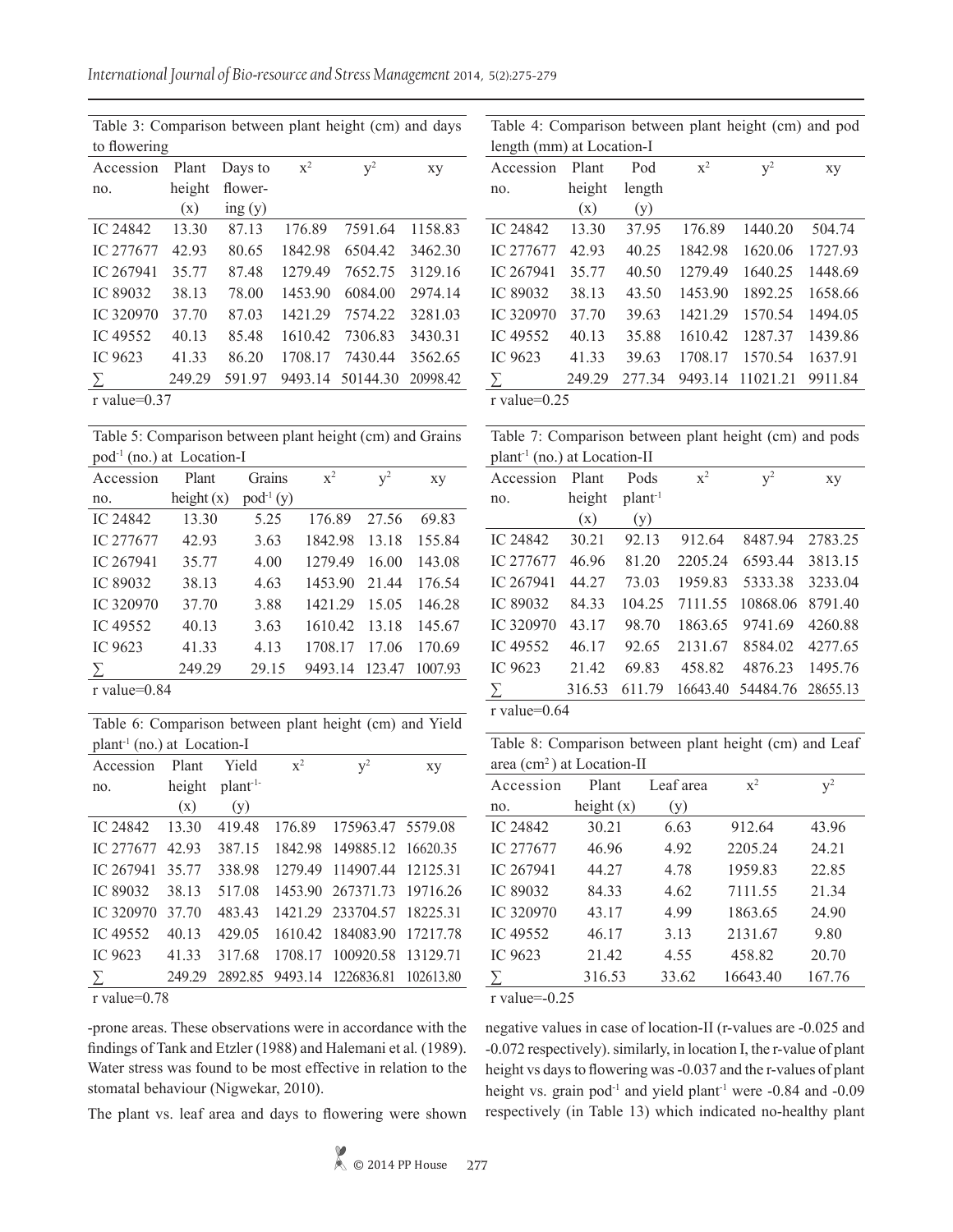| $\ldots$ , and $\ldots$ are a set $\ldots$ and $\ldots$ because $\ldots$ and $\ldots$ and $\ldots$ and $\ldots$ |                           |         |         |                  |          |  |  |
|-----------------------------------------------------------------------------------------------------------------|---------------------------|---------|---------|------------------|----------|--|--|
|                                                                                                                 | flowering at Location: II |         |         |                  |          |  |  |
| Accession                                                                                                       | Plant                     | Days to | $x^2$   | $v^2$            | xy       |  |  |
| no.                                                                                                             | height                    | flower- |         |                  |          |  |  |
|                                                                                                                 | (x)                       | ing(y)  |         |                  |          |  |  |
| IC 24842                                                                                                        | 30.21                     | 80.70   | 912.64  | 6512.49          | 2437.95  |  |  |
| IC 277677                                                                                                       | 46.96                     | 79.00   | 2205.24 | 6241.00          | 3709.84  |  |  |
| IC 267941                                                                                                       | 44.27                     | 82.38   | 1959.83 | 6786.46          | 3646.96  |  |  |
| IC 89032                                                                                                        | 84.33                     | 69.35   |         | 7111.55 4809.42  | 5848.29  |  |  |
| IC 320970                                                                                                       | 43.17                     | 74.55   |         | 1863.65 5557.70  | 3218.32  |  |  |
| IC 49552                                                                                                        | 46.17                     | 72.18   | 2131.67 | 5209.95          | 3332.55  |  |  |
| IC 9623                                                                                                         | 21.42                     | 79.35   | 458.82  | 6296.42          | 1699.68  |  |  |
| Σ                                                                                                               | 316.53                    | 537.51  |         | 16643.4 41413.44 | 23893.59 |  |  |
| r value= $0.72$                                                                                                 |                           |         |         |                  |          |  |  |

Table 9: Comparison between plant height (cm) and days to

Table 10: Comparison between plant height (cm) and pod length (mm) at Location-II

| Accession      | Plant  | Pod    | $x^2$    | $v^2$    | xy       |
|----------------|--------|--------|----------|----------|----------|
| no.            | height | length |          |          |          |
|                | (x)    | (y)    |          |          |          |
| IC 24842       | 30.21  | 40.40  | 912.64   | 1632.16  | 1220.48  |
| IC 277677      | 46.96  | 43.28  | 2205.24  | 1873.16  | 2032.43  |
| IC 267941      | 44.27  | 39.73  | 1959.83  | 1578.47  | 1758.85  |
| IC 89032       | 84.33  | 42.80  | 7111.55  | 1831.84  | 3609.32  |
| IC 320970      | 43.17  | 42.48  | 1863.65  | 1804.55  | 1833.86  |
| IC 49552       | 46.17  | 42.30  | 2131.67  | 1789.29  | 1952.99  |
| IC 9623        | 21.42  | 44.20  | 458.82   | 1953.64  | 946.76   |
| $\sum$         | 316.53 | 295.19 | 16643.40 | 12463.11 | 13354.69 |
| $r$ volue-0.04 |        |        |          |          |          |

r-value=0.04

Table 11: Comparison between plant height (cm) and grains pod-1 (no.) at Location-II

| л.<br>,<br>Accession | Plant  | Grains     | $x^2$    | $v^2$  | xy      |
|----------------------|--------|------------|----------|--------|---------|
| no.                  | height | $pod^{-1}$ |          |        |         |
|                      | (x)    | (y)        |          |        |         |
| IC 24842             | 30.21  | 4.25       | 912.64   | 18.06  | 128.39  |
| IC 277677            | 46.96  | 3.75       | 2205.24  | 14.06  | 176.10  |
| IC 267941            | 44.27  | 3.75       | 1959.83  | 14.06  | 166.01  |
| IC 89032             | 8433   | 4.88       | 7111.55  | 23.81  | 411.53  |
| IC 320970            | 43.17  | 5.25       | 1863.65  | 27.56  | 226.64  |
| IC 49552             | 46.17  | 5.10       | 2131.67  | 26.01  | 235.47  |
| IC 9623              | 21.42  | 4.05       | 458.82   | 16.40  | 86.75   |
| Σ                    | 316.53 | 31.03      | 16643.40 | 139.96 | 1430.89 |

r value=0.37

population and plant canopy. In case of yield plant<sup>-1</sup> indicates soil factors, genotypic potentiality, agronomic measures and other environmental factors of the crop. So, it is simply evident that location-II was better than that of location-I . similar results observed by Sood et al. (1994), Roopadevi et

Table 12: Comparison between plant height (cm) and yield plant-1 (no.) at Location-II Accession no. Plant height (x) Yield plant-1- (y)  $x^2$   $y^2$  xy IC 24842 30.21 425.55 912.64 181092.80 12855.87 IC 277677 46.96 412.93 2205.24 170511.19 19391.19 IC 267941 44.27 389.38 1959.83 151616.78 17237.85 IC 89032 84.33 541.70 7111.55 293438.89 45681.56 IC 320970 43.17 509.68 1863.65 259773.70 22002.89 IC 49552 46.17 453.10 2131.67 205299.61 20919.63 IC 9623 21.42 345.28 458.82 119218.28 7395.90 ∑ 316.53 3077.62 16643.40 1380951.25 145484.89 r value=0.09

Table 13: Comparison of correlation values of various plant characters in two locations

| Plant character                            | Research location |         |  |
|--------------------------------------------|-------------------|---------|--|
|                                            | Burdwan           | Purulia |  |
| Plant height vs. Pods plant <sup>-1</sup>  | 0.64              | $-0.17$ |  |
| Plant height vs. Leaf area                 | $-0.25$           | 0.64    |  |
| Plant height vs. Days to flowering         | $-0.72$           | $-0.37$ |  |
| Plant height vs. Pod length                | 0.04              | 0.25    |  |
| Plant height vs. Grains pod-1              | 0.37              | $-0.84$ |  |
| Plant height vs. Yield plant <sup>-1</sup> | 0.78              | $-0.09$ |  |

al. (2002), Parmeet Singh et al. (2007).

The stomatal function directly helps to promote the photosynthetic activities of any crop. The crop yield and productivity is directly regulated by the photosynthetic activities (Varisai et al*.,* 2004 and Mohamed et al*.,* 2005).

## **4. Conclusion**

The correlation study exhibited the genotypic efficiency and potentiality on the soil characteristics and agro climatic conditions. These genotypes will yield more in favourable soil status and environment.

## **5. References**

- Bhardwaj, J., Yadav, S.K., 2012.Comparative Study on biochemical parameters and antioxidant enzymes in a drought tolerant and a sensitive variety of Horse gram (*Macrotyloma uniflorum)* under drought stress. American Journal of Plant Physiology 7, 17-29.
- Halemani, H.L., Sajjan, G.S., Surakod, V.S., Radder, G.D., 1989. Response of horsegram genotypes to nitrogen and phosphorus levels. Karnataka Journal of Agricultural Sciences 2, 245-249.
- Handa, G., Singh, J., Nandi, L.N., Sharma, M.L., Kaul, A., 1990. Pyroglutaminylglutamine-a new diuretic principle